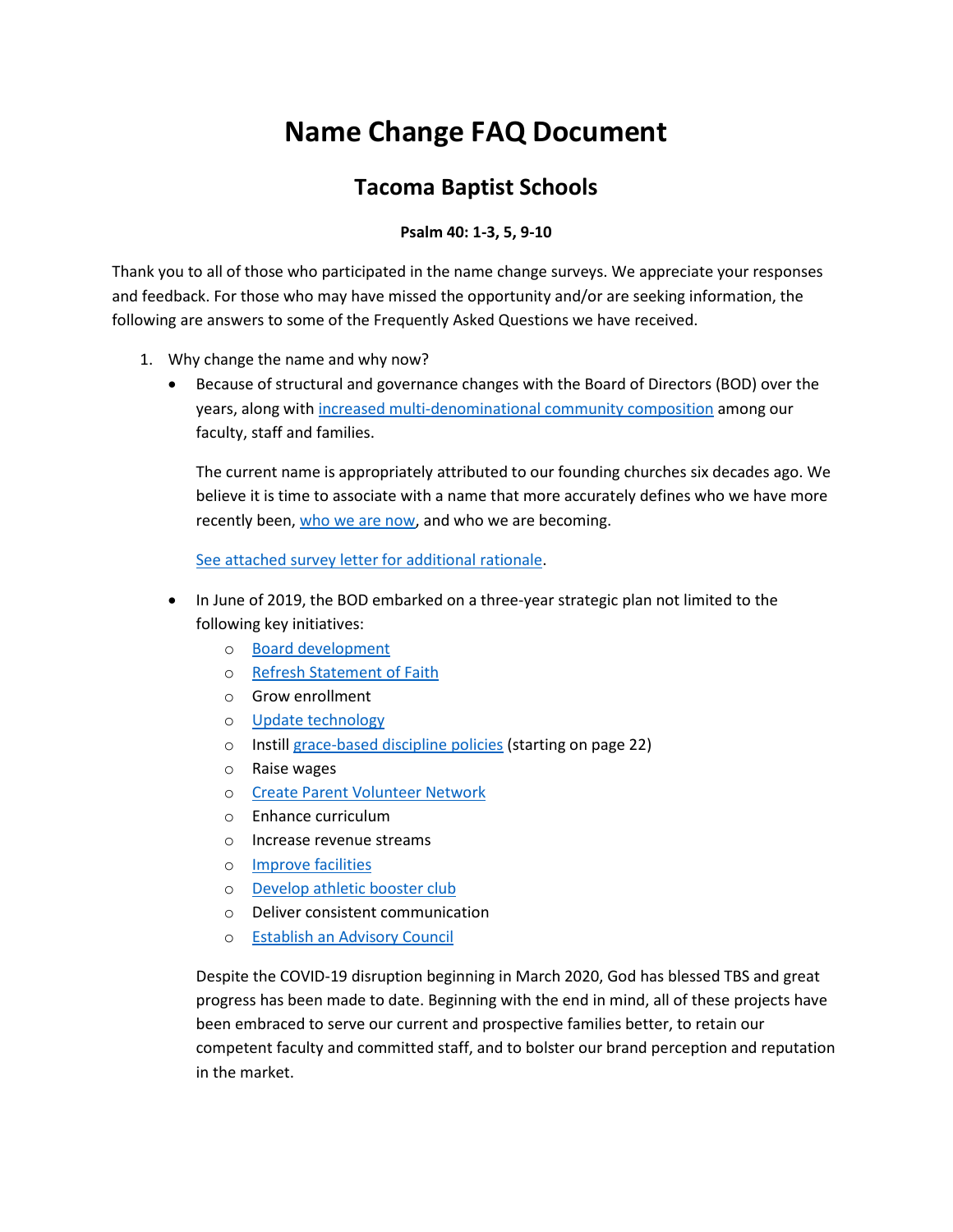In essence, the decision was made to engage in a true, comprehensive rebranding process from the inside out including operations, facilities, infrastructure, organizational structure and academic model.

Please view our current organizational structur[e here.](https://storage.snappages.site/F8GRNJ/assets/files/TBS-Organizational-Chart_March2021.pdf)

• We honor the past as we build on the mission of serving Tacoma with excellent, affordable Christian education in a grace-filled environment. Additionally, we have celebrated our legacy by commemorating our Diamond Jubilee from 2019 through 2020 and into the 2021 school year.

We believe now is the time for TS to renew itself with a new identity for another 60 years of service. Carrying out our mission and purpose with enhanced programs on an improved campus with a refreshed vision and new face.

#### **2. How were the names derived?**

• In November 2020, an [initial survey](https://storage.snappages.site/F8GRNJ/assets/files/Whats-in-a-name.pdf) with a set of seven available names was sent to five key stakeholder groups. Additional suggestions were also solicited from these groups at that time. From the results of the initial survey any additional suggested names were vetted for availability, proximity and usability.

The final four set of candidates were then sent to the community at-large for a final consensus of favorability. The survey was sent to 1,196 recipients on Monday, Feb. 8. It was also included in the weekly community e-newsletters, which went to 339 recipients on Sunday, Feb. 7 and Sunday, Feb. 14.

- The survey closed on Friday, Feb. 19. 178 replies were received. Those participating selfidentified as:
	- o 47% alumni
	- o 43% parents
	- o 10% faculty/staff
	- o 8% faculty/staff
	- o 8% volunteers
	- o 21% undefined

Many respondents fell under multiple category identifiers.

#### **3. Why is the term Academy included in all of the options?**

- For purposes of parity and points of differentiation in the market. Academy best defines the quality of programs and level of service that set us apart as a private faith-based institution as oppose to public schools or other Christian schools in our competitive and collegial geography.
- We have redefined our academic model to facilitate a more seamless K-12 curriculum and culture. This includes the development of five academic departments led by Department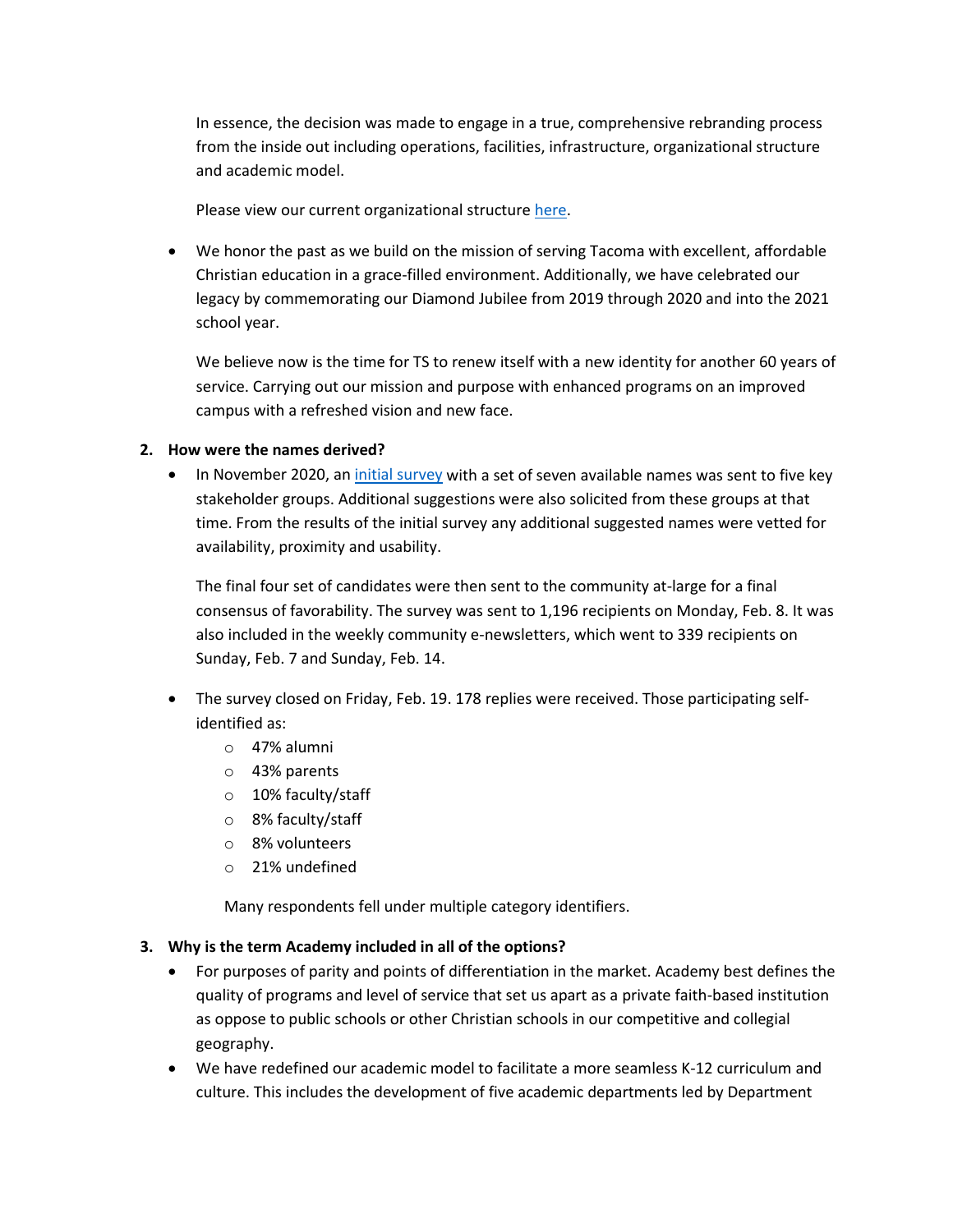Chairs for Exercise Science (health, nutrition and fitness), Humanities (English and history), Bible (at the center of everything we do), Math/Science/Technology and Performing/Visual arts.

#### [Click here for a representation of our academic model.](https://storage.snappages.site/F8GRNJ/assets/files/School-Structure-2.png)

- As a singular K-12 campus, we recognize the need to nurture students and then celebrate matriculation from the elementary school to the middle school and into high school as unique and distinctive. These three school segments will afford their own voice, experience and space under the Academy umbrella.
- We are expanding our mission to develop disciples of Jesus and leaders in our community by partnering with parents, serving students and supporting the Church. We are doing this by intentionally focusing on the five foundational pillars of human growth and development – mental, emotional, spiritual (again, at the center), social and physical.
- Biblical saturation through curricular study and spiritual formation remains our core value. This is manifested in the classroom, on the court and in the courtyard, as well as on the playground, on the field of play and with musical and theatrical performances. [MOTUS](https://storage.snappages.site/F8GRNJ/assets/files/MOTUS.pdf)  [groups](https://storage.snappages.site/F8GRNJ/assets/files/MOTUS.pdf) – our distinct mentoring program – is how all of this is integrated and implemented.
- Our students are prepared for college, career and/or calling (ministry or military services) to engage the culture for the Kingdom. Based on this intentionality, we are something more than a Christian school. We are a Christian Academy.
- **4. Who will make the final decision and what will the process and timeline be for rollout?**
	- The Board of Directors, along with input from the Administrative Leadership Team will be determining a final candidate on Saturday, March 20.
	- A professional design firm[, Peterson Ray | visual communications design,](https://peterson.com/) with a national reputation for working with faith-based, K-12 and collegiate institutions has been retained to create logo art and word marks associated with our new visual brand identity and signature packages.
	- These will be shared with the initial five stakeholder groups for consideration, comment and consensus.
		- $\circ$  Please note: the traditional school color palette Navy and Gold will remain the same. Other elements, such as fonts are under consideration.
	- We will finish the current school year under the current TBS brand and spend the summer replacing and placing the new branded elements throughout the campus for opening in Sept. 2021.
	- A new website is currently under construction to help support the launch of the new school identity and provide a more efficient and effective communication platform with enhanced features for our constituents and community at-large.
- **5. What's next?**
	- The Crusader mascot will also be retired as part of this new brand process. We recognize this image has been embraced and beloved as part of the TBS athletic identity. And he has served us well through the years in various iterations.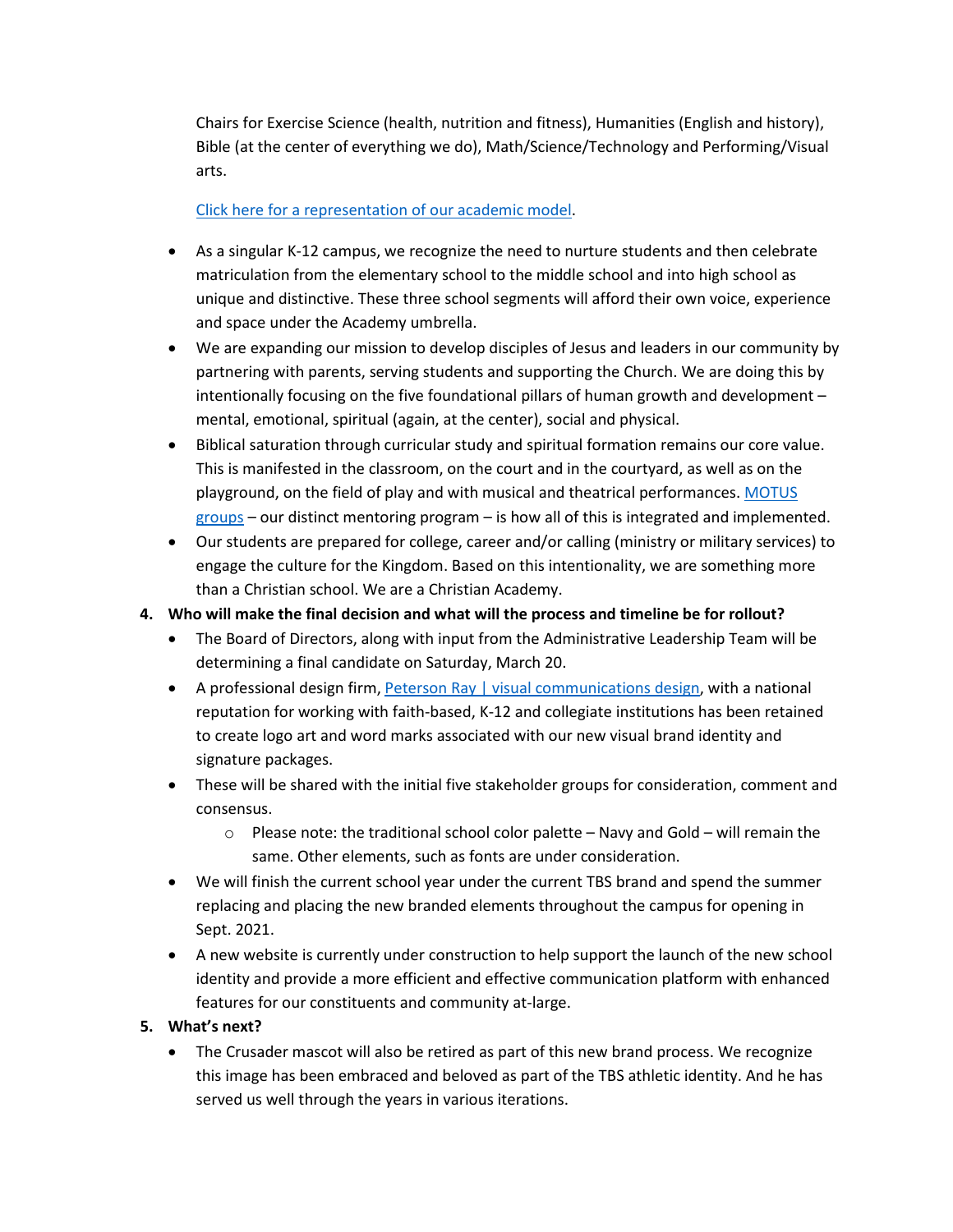Over the past few years, we have placed our faithful Crusader image in secondary position behind the current shield and cross logo art. This has been done in response to a shift in the K-12 and collegiate athletic arenas.

The best and most recent example and rationale [can be found here.](https://www.espn.com/mens-college-basketball/story/_/id/30882084/valparaiso-dropping-crusaders-name-mascot-logos)

- Over the next several weeks the student body will be able to engage in sharing some of its favorite mascots for consideration. The Athletic Department, along with the Booster Club will also be a part of the vetting process. The Board of Directors with the input of the Administrative Leadership Team will make the final decision.
- The timeline will follow the name change and be incorporated in the rollout for the start of school in Sept. 2021.

We are blessed to be able to do this important work at this time. The TBS Board of Directors looks forward to sharing more updates pertaining to the strategic direction as we complete this current school year under God's providence, provision and protection.

If you have any questions or comments, please contact Greg Olson, Director of Admissions, at 253-475- 7226 ext. 105 an[d golson@tacomabaptist.org,](mailto:golson@tacomabaptist.org) or Sue Ellen Rush, Director of Advancement, at 253-475 7226 and [srush@tacomabaptist.org.](mailto:srush@tacomabaptist.org)

Revised on March 17, 2021

## **Name change update (March 25, 2021)**

Thank you again to those of you participating in the name change process at TBS. We are grateful for your investment of time and interest in this element of our comprehensive rebranding initiative.

The name change has been a consideration for several years as the board has developed and the school has grown into a multi-denominational community. The process has been intentional, the input has been appreciated and considered, and the conversation has been robust.

On Saturday, March 20, the TBS Board of Directors met for their annual strategic planning retreat. The agenda included a decision on the school name change based on the consensus of the multiple surveys from stakeholders and constitutes dating back to November 2020.

A decision has been made and will be announced in late April (following spring break and after the April 12 BOD meeting).

Also on the agenda was a discussion to determine a new mascot to replace the Crusader that has served TBS well through the years and has earned a suitable retirement. We were fortunate to have good fodder provided by the TBS K-12 student body, who participated in the first two weeks of March by providing their top three favorite mascots.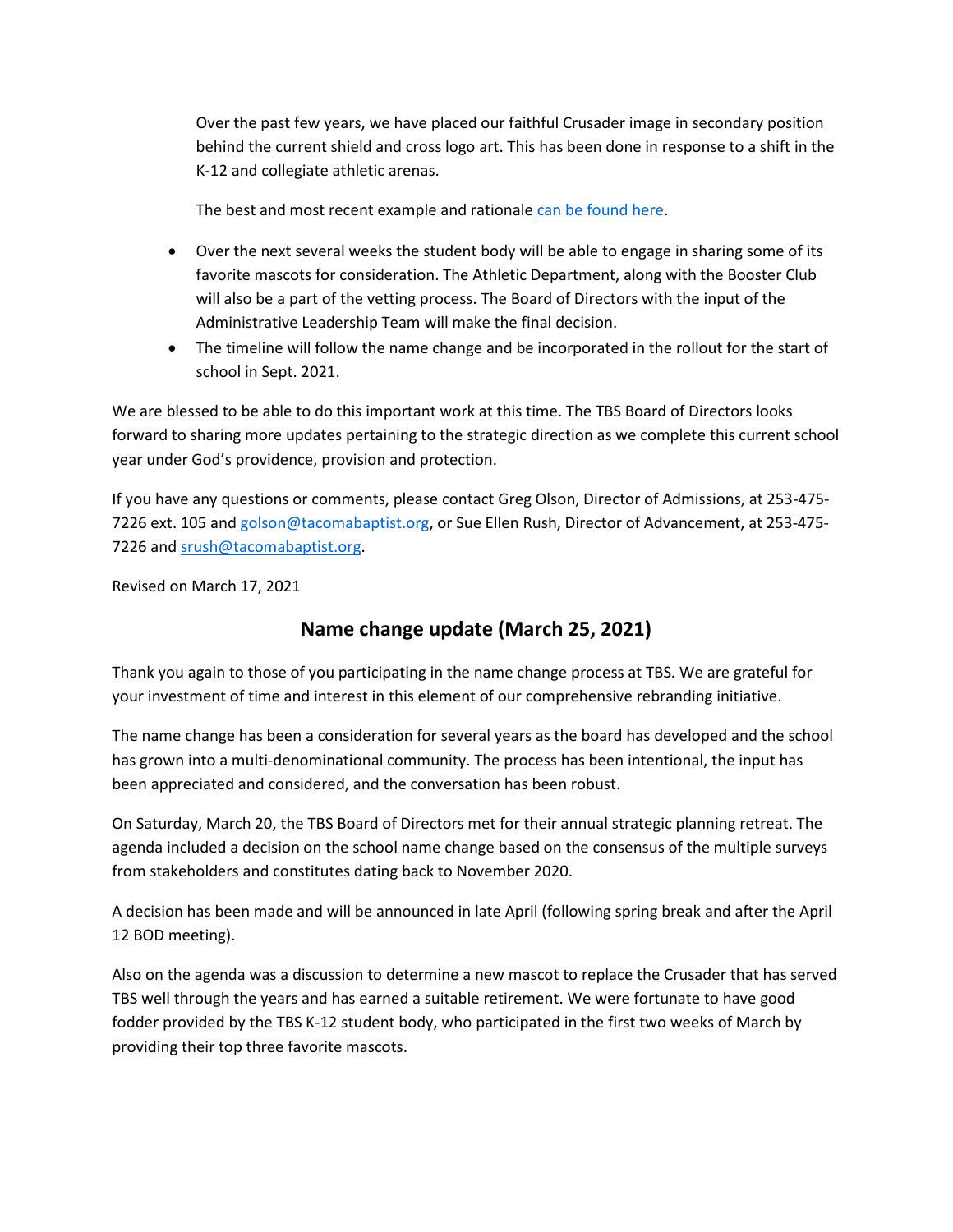It was fun to review the suggestions and see the creativity of our students. Frogs, Unicorns, Doggies, Dinosaurs, Elephants and Baboons provided some smiles for all. Too many good ideas to pick from. In fact, the overwhelming majority vote getter (201, representing 44 percent of the total) was in the "other" category. Knights and Dragons were also represented. It was determined to move away from medieval references, icons and imagery.

Rather than settle on the final mascot candidate at this time, it was determined to take a sampling of top choices and have another round of conversations with stakeholders including the coaching staff, booster club, parent and alumni representatives and the administrative leadership team. The list (in no particular order) includes: Lions, Wolves, Orcas and Panthers.

An announcement in regard to the final mascot choice will be made in late May (following the May 11 BOD meeting).

Sincerely,

The TBS Board of Directors

## **Progress Update on name change (May 9, 2021)**

We want to thank all of you for your patience and participation in the name change process. It has been so encouraging to hear from so many alumni and to gather so much good feedback, input and suggestions.

We look forward to sharing the new name, mascot and logo before the end of the school year.

The regularly-scheduled Board of Directors meeting set for April 13 was moved to April 25. At that meeting, the BOD confirmed the new name and began deliberations on a logo and wordmark to represent the new visual identity. Those considerations are ongoing at this time.

We'd also like to thank everyone who participated in our surveys. Nearly 60 percent of the staff and 30 percent of newsletter readers participated in a pair of surveys about what our new mascot should be.

The BOD was able to determine a new school mascot thanks to the community involvement from staff, the student body and a cross-representation of parents, alumni, and interested and invested constituents.

Sincerely,

TBS Administration

## **Announcing our new name (May 30, 2021)**

After much polling, input, feedback, conversations, considerations and candidates, the Board of Directors has [determined a new name, logo, wordmark and new mascot, logo, wordmark](http://tacomabaptist.org/FAQ) for the future of Tacoma Baptist Schools.